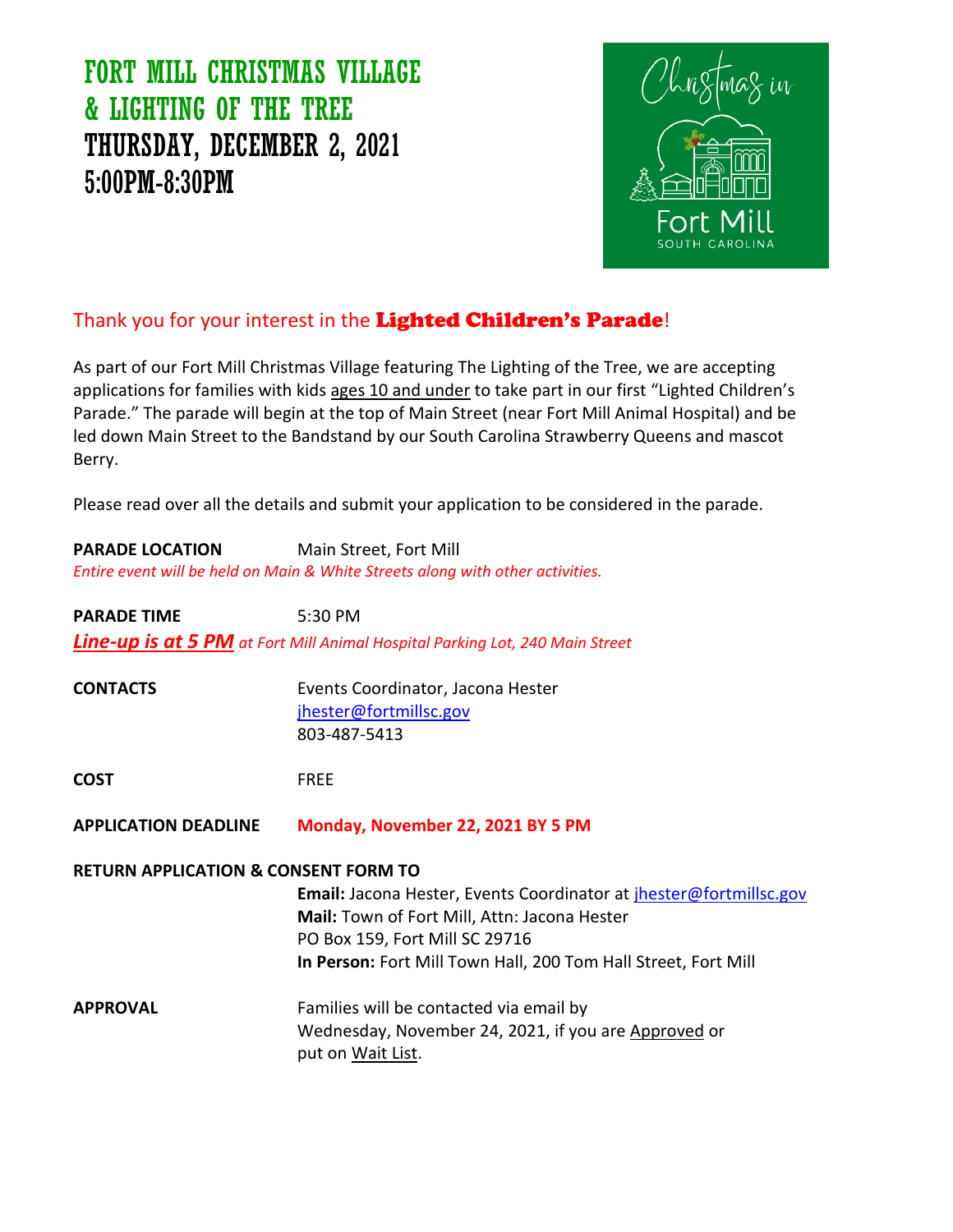# **PARADE DETAILS**

### **PARADE REQUIREMENTS**

- Walkers, Tricycles, Bicycles, Children's Scooters, Small Wagons, Wheelchairs, and Strollers are the only types of entries allowed.
- Family Members and the above types must be decorated as Christmas Themed.
- You must use lights on your entries.

### **PARTICIPANT CONDUCT**

All participants are expected to conduct themselves in a professional and courteous manner when interacting with event-goers, fellow participants and Town Staff. Aggressive and inappropriate conduct and/or any physical contact with the above persons will result in immediate removal from the event grounds by the Fort Mill Police Department.

#### **OTHER RULES & REGULATIONS**

- No ON-DAY participant acceptance
- NO Pets (Except Service Animals)
- NO Golf Carts
- NO Weapons

### **WINNERS SELECTED!**

Our South Carolina Strawberry Queens will pick their favorites for the Best Lighted Children's Parade entries! Winners will be selected for  $1<sup>st</sup>$ ,  $2<sup>nd</sup>$  and  $3<sup>rd</sup>$  Place and will receive great prizes including gift cards to local businesses. So, decorate grand!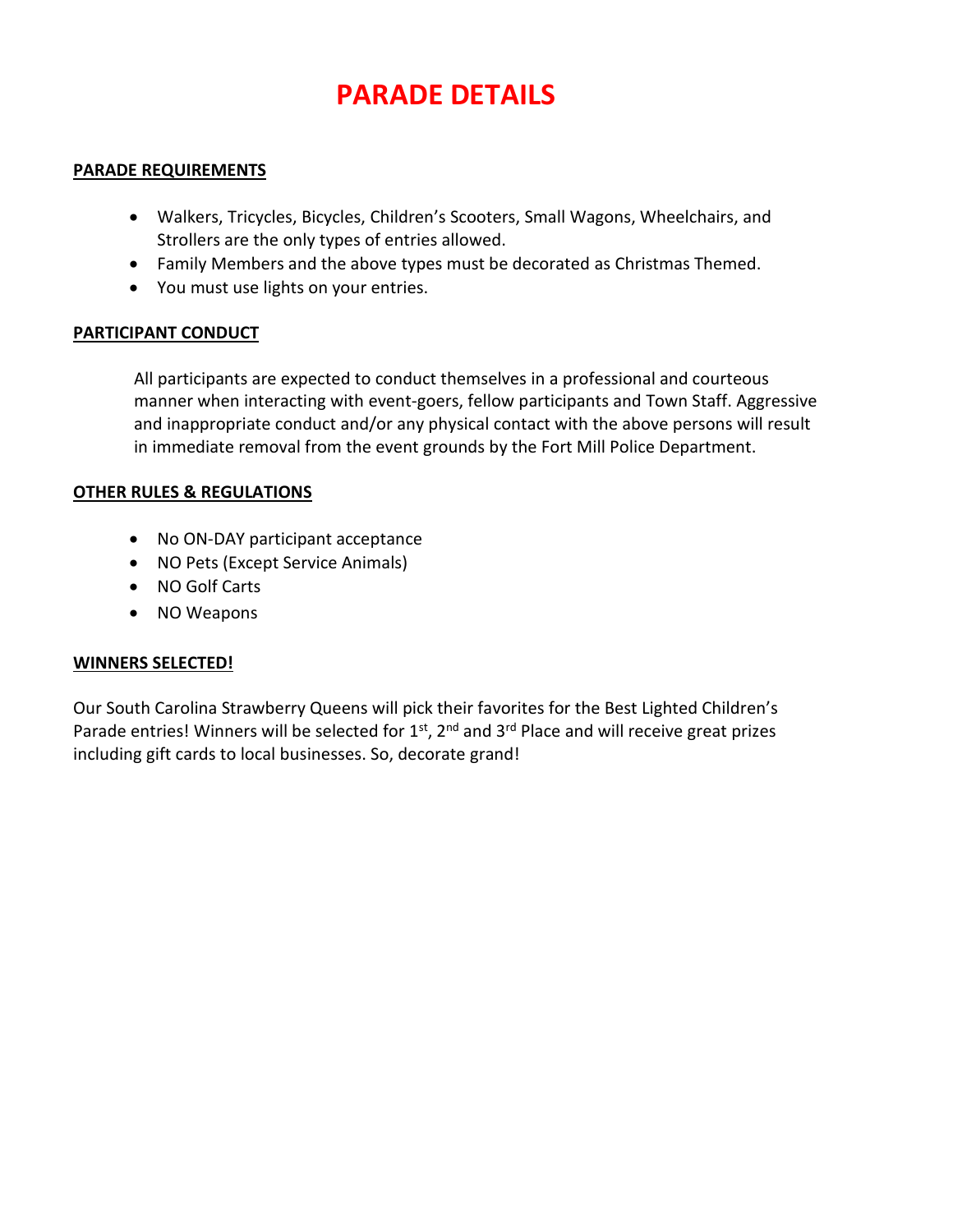## **FORT MILL CHRISTMAS VILLAGE & LIGHTING OF THE TREE THURSDAY, DECEMBER 2, 2021 @ 5 PM-8:30 PM LIGHTED CHILDREN'S PARADE ENTRY APPLICATION**

**Application Deadline: Monday, November 22, 2021 by 5 PM**

|                                                 |                                                                                                                                                                                                                      |                                                                                    | HOW MANY FAMILY MEMBERS WILL BE IN THE LIGHTED CHILDREN'S PARADE? _______________ |
|-------------------------------------------------|----------------------------------------------------------------------------------------------------------------------------------------------------------------------------------------------------------------------|------------------------------------------------------------------------------------|-----------------------------------------------------------------------------------|
|                                                 |                                                                                                                                                                                                                      | WHAT ENTRY TYPES WILL YOU HAVE IN PARADE? Circle ALL that apply AND put # of each. |                                                                                   |
|                                                 |                                                                                                                                                                                                                      |                                                                                    | Walkers ______ Tricycles _____ Bicycles ____ Children's Scooters ____             |
|                                                 | Small Wagons Wheelchairs Strollers                                                                                                                                                                                   |                                                                                    |                                                                                   |
|                                                 |                                                                                                                                                                                                                      | TELL US A LITTLE ABOUT HOW YOU WILL DECORATE YOUR FAMILY AND ENTRY TYPE:           |                                                                                   |
|                                                 |                                                                                                                                                                                                                      |                                                                                    |                                                                                   |
|                                                 |                                                                                                                                                                                                                      |                                                                                    |                                                                                   |
|                                                 |                                                                                                                                                                                                                      |                                                                                    |                                                                                   |
| <b>RETURN APPLICATION &amp; CONSENT FORM TO</b> | Email: Jacona Hester, Events Coordinator at ihester@fortmillsc.gov<br>Mail: Town of Fort Mill, Attn: Jacona Hester, PO Box 159, Fort Mill SC 29716<br>In Person: Fort Mill Town Hall, 200 Tom Hall Street, Fort Mill |                                                                                    |                                                                                   |

Submission of application does not guarantee acceptance. All Participants will be contacted via email by Wednesday, November 24, 2021 if you are Approved or put on Wait List.